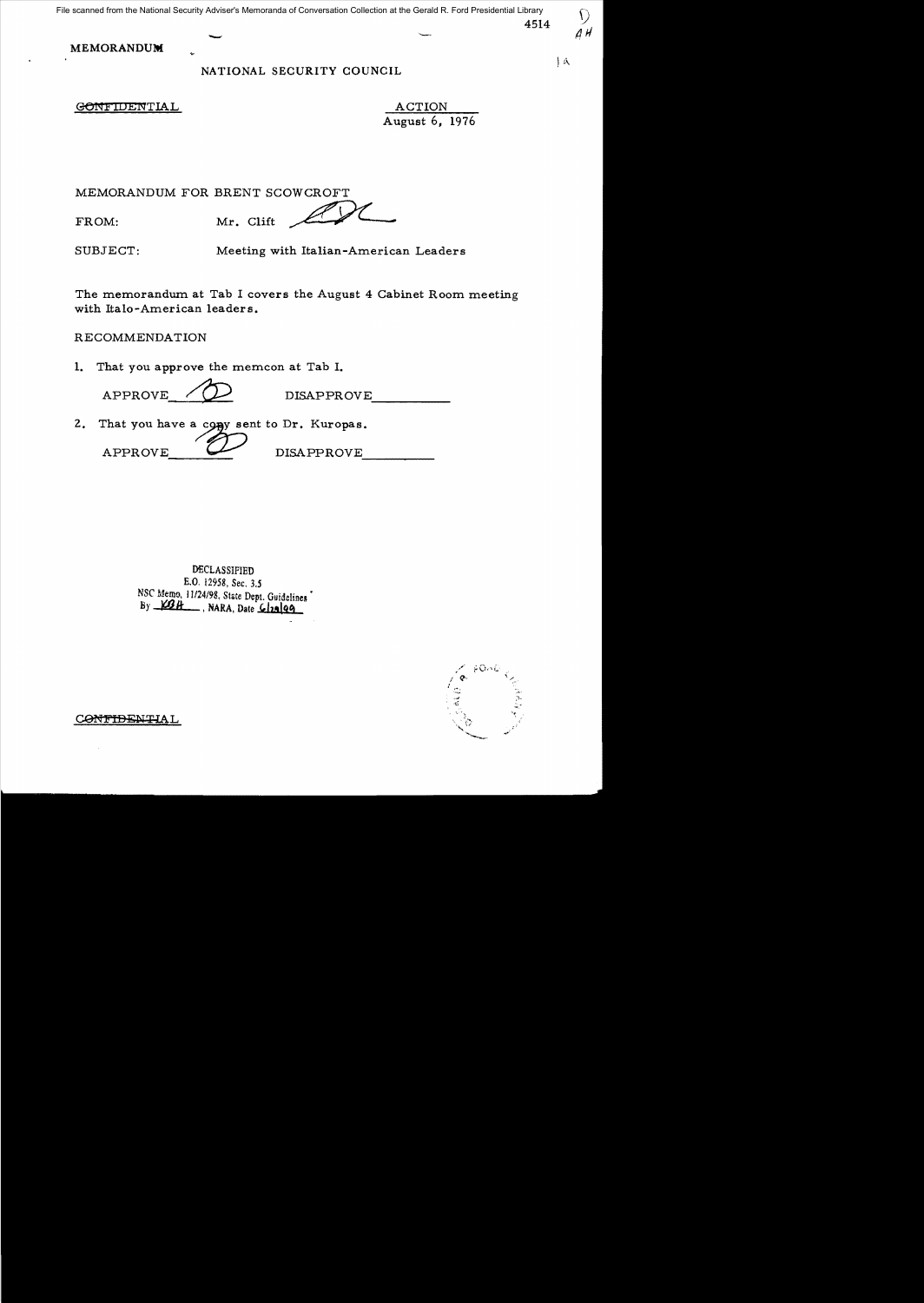CONFIDENTIAL

MEMORANDUM THE WHITE HOUSE WASHINGTON **E.O.** 12958, Sec. 3.5 *NSC Memo, 11/24/98, State Dept. G:*;-:-:'--- (Sulser) By <u>KBH</u>, NARA, Date Gl29 | 99

### MEMORANDUM OF CONVERSATION

PART ICIPANTS: Italian-American Leaders (list at Tab A)

The President Bill Baroody Myron Kuropas Brent Scowcroft A. Denis Clift (Notetaker)

DATE and TIME: Wednesday, August 4, 1976  $10:40 - 11:40$  a.m.

PLACE: Cabinet Room, The White House

(The following memcon records that portion of the meeting devoted to a discussion of foreign policy, together with a summary of the President's presentation on domestic issues. )

Baroodv: Gentlemen, we have been joined by the Assistant to the President for National Security Affairs, General Brent Scowcroft, who will give you a brief overview on for eign policy. We should have a chance for a few questions, and then we will be joined by the President.

Scowcroft: Good morning. I would like to run through a few considerations with regard to the foreign policy aspects of our relations with Italy. I don't need to explain to this group the closeness of our ties and the fact that it is built on kinship and friendship between the Italian and American people.

Basically, there are two pillars in our relationship:

-- our membership in NATO, and

-- the fact that we are both members, if you will, of the club of major, industrialized democracies

This makes up the web of the relationship. Looking first at NA TO, Italy is the key to NATO strategy in the Mediterranean. With differences between Greece and Turkey and the general situation in the Eastern Mediterranean, Italy's role is even more important. We have key bases in Italy, key to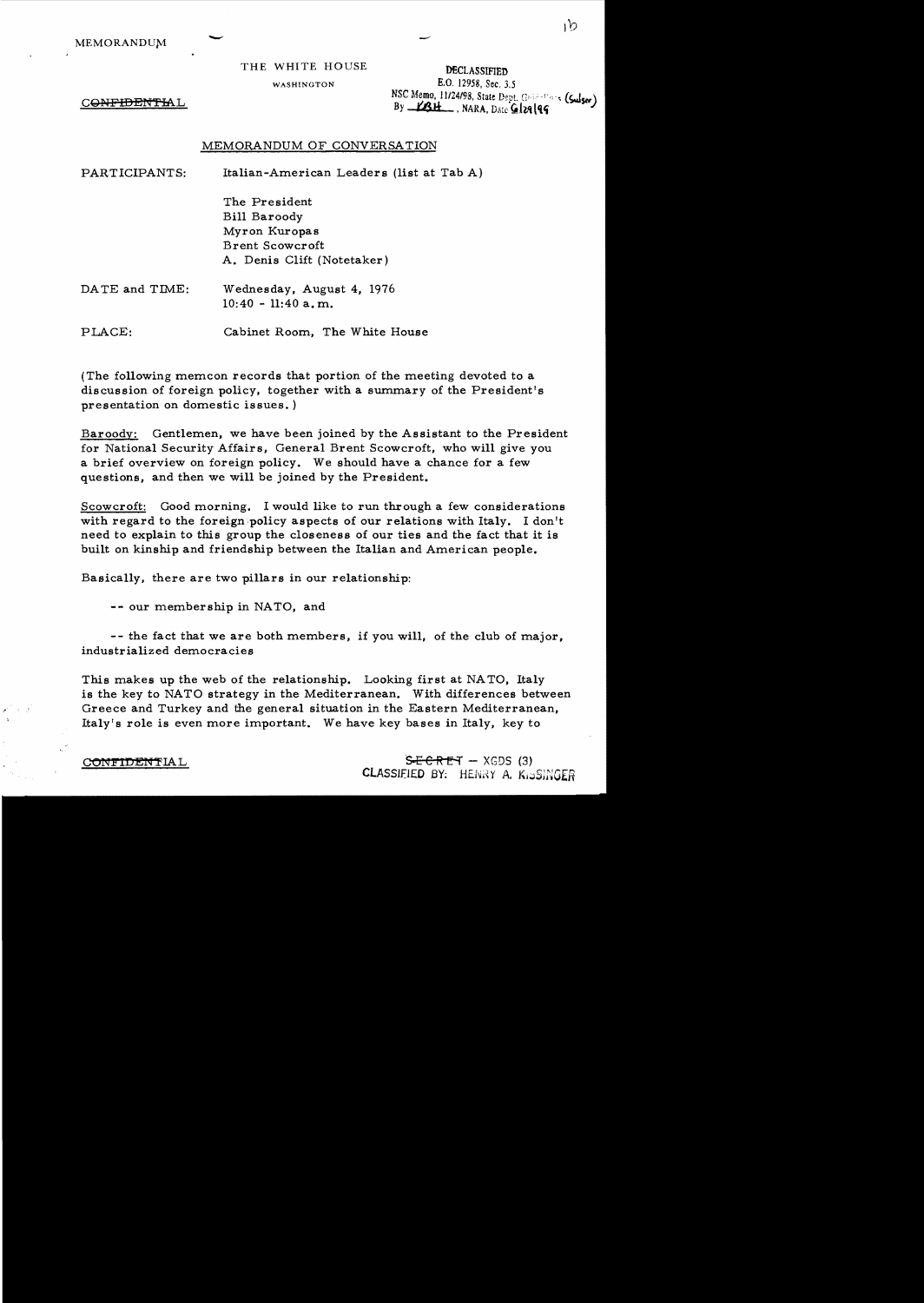to the strength of NATO's southern flank. In the NATO context, the President in May of 1975 went to the NATO Summit in Brussels. He met there with the Italian leadership and in July 1975 again met in Helsinki. This was not precisely in the NATO context, but United States and Italy have approached the European Security Conference in terms of our interests as NATO allies. The President had private bilateral talks with the Italian leaders. We also have the force reduction talks with the Warsaw Pact and Italy plays a key role in these. We are discussing the Belgrade follow-up to CSCE with Italy. In sum, in NATO Italy is a key member, a vigorous member, and we work in complete cooperation with each other as members of the Alliance.

The other pillar is our joint membership in the club of major industrialized democracies. This is both multilaterally and bilaterally. In terms of our multilateral interests Italy has participated with the United States, Great Britain, France, Canada, Germany, and Japan in Rambouillet and Puerto Rico. At Rambouillet the major nations got. together to exchange views on economic and monetary cooperation and on our recovery from the recession. At Puerto Rico they met again to discuss ways to keep the recovery going without returning to an inflationary surge. Multilaterally the United States works closely with the European Community. We deal with the Community's rotating Presidency. Italy had the Presidency during the last six months of 1975 and we made good progress during that period.

In terms of our bilateral relations, President Leone was the first State Visitor of President Ford's Administration. He visited here in September 1974, and the two governments issued a joint statement on our policies and objectives. President Ford returned that State Visit with a visit to Rome in June 1975. I haven't done a check but my guess is that no other President has had the degree of close consultation that President Ford has had with the Italian leadership. Within two years he has had six meetings and has developed a very close rapport.

This leads me to our assistance in the recent Italian earthquake. As soon as we had news of the earthquake on May 6th, the Present sent a message to President Leone offering America's assistance. Within hours our people were on the scend; it was near our NATO base at Aviano. Ambassador Volpe directed these initial efforts. On May 11, the President sent Vice President Rockefeller and AID Administrator Parker to survey the situation and forward detailed recommendations on U. S. assistance for his consideration. The President asked the Congress for \$25 million in relief funds. That money was approved. The Italian government has asked us to concentrate our restoration efforts on schools and homes for the aged. We have had the profound thanks of the Italian government. Just last week the President received a letter from Pope Paul in which the Pope said: "... this manifest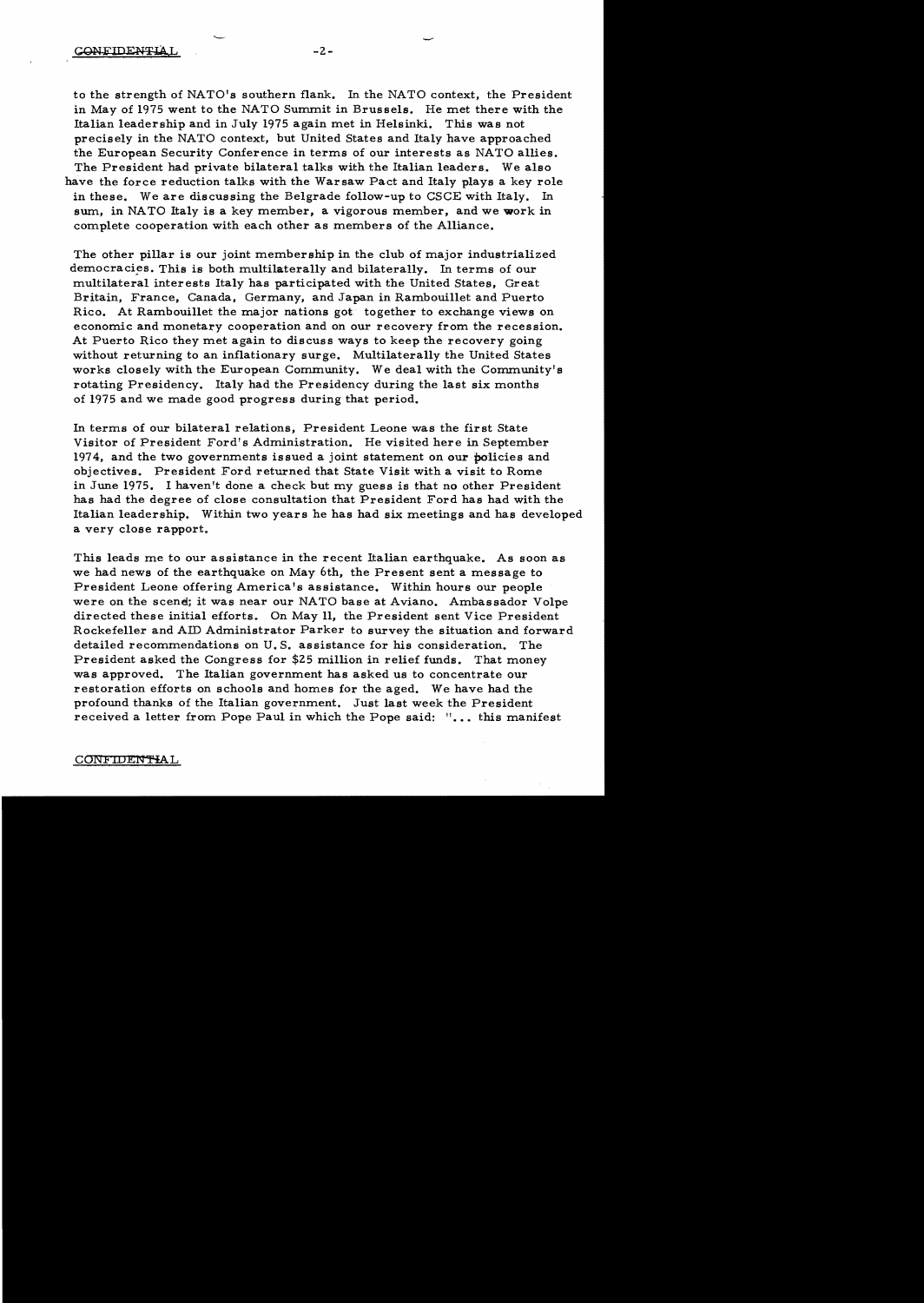#### **CONFIDENTIAL**

solicitude is an indication of America's desire to give an effective response to her calling to moral greatness and to leadership through fraternal love and convern."

 $-3-$ 

Now, with regard to the current situation in Italy. sine e the election in June Andreotti has formed a Monocolore Christian Democratic government. He has formed a cabinet which reflects youth and new vigor. He is submitting a program today to the Parliament. The debate will take place over the next week. As it is a minority government. he will have to depend on the abstention of the Communist Party. We think they will abstain. This leads me to the question about Communists in the Italian government. Our attitude can be stated as follows. First, we believe this is a political issue for the Italians to decide for themselves. Our concern goes primarily to the NATO relationship. It would be anomalous to have the Alliance devoted to defense against Communism with a cabinet /government member containing Communists. You will recall that when Portugal had Communists, NATO did restrict classified documents. We believe Communist participation would undermine the moral basis for the Alliance. It is this which guides our position, not a desire to dictate to the Italian government.

The economic situation is different. Italy was jarred by the oil embargo of 1973. On top of that there was the world-wide recession. There has been a considerable run on the Lira. At present the Lira is strengthening and the Italians are taking steps to restrict imports. In addition. the world economy is recovering and this should be of benefit. Tough measures have to be taken by the Italians. This will not be easy for a minority government, but we will cooperate to the best of our ability.

Kuropas: Thank you General Scowcroft. Before we turn over the discussion to questions and answers. I would like to discuss the procedures for the remainder of this meeting.

(A discussion then followed on the origin of the meeting between the domestic side of the White House and the Italo-American leaders and informal ground rules were reviewed for the discussion with the President. )

 $Q$ : General, I have been in Italy three times recently. I have visited with Andreotti. He brought to my attention the need for US assistance and showed me what the Communists have done -- out in the countryside, vans with people giving out free shoes. We have to offset this. We also have the problem of the Communist press and unions. These unions can stop production anytime they want. and it's the same with the press. What frightens them is what the Americans and Helmut Schmidt said. you know, if you bring Communists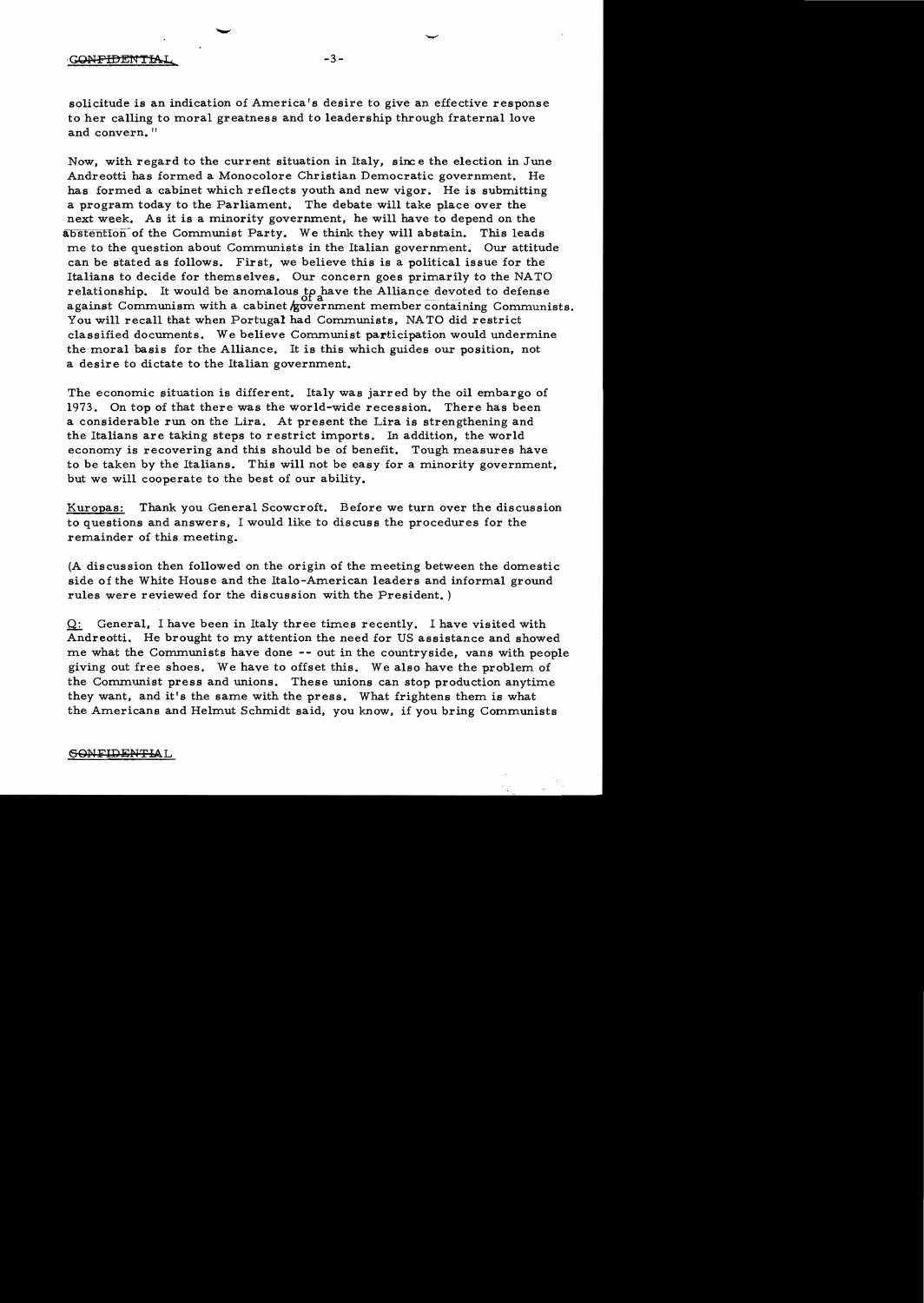into the government there will be no aid. We must give them aid. Italy not only is our ally, Italy is the last seat of religion and christianity. I implore you to tell the President and the Secretary of State that we must give Italy aid.

Scowcroft: Your comments are well-taken. At Puerto Rico, the Italian situation was discussed. There was an inclination of the United States and others to be helpful. Italy's economic measures will be difficult, but we have every intention to give every kind of support. You may remember last spring the pressure by the American shoe industry. The President resisted that and that was important for Italy's economy.

Q: Andreotti's lucky, he's got Forlani.

Scowcroft: Yes.

 $Q:$  I would like to make an observation on aid to Italy. Aid always has the potential for corruption. It doesn't reach the people. The Communists have flourished because of the stagnation of the institutions of Italy's government. It's encouraging that Andreotti is bringing in new people. The change there must be visible.

Scowcroft: The Christian Democrats have for a long time rotated senior members in and out. That is why this cabinet is encouraging. It looks like they are revitalizing their own party. If they can't, no outside aid can help.

 $Q:$  I am close to the Italian press. During the election, there was no recognition given to the Italo-American role. The press is very poor in its treatment of America. It's distressing that we don't get the image we deserve.

Scowcroft: Yes, it's a tough problem.

 $Q:$  I have just come back from Italy and I would like to congratulate the United States Government on the earthquake assistance. I have made two visits and am proud to be an American. The people there appreciate the major effort of Americans, and they appreciate our fantastic expertise.

 $Q:$  My concern is trying to "stem-off" Communism in the rest of Western Europe. I was concerned when all the media stated Italy was going to vote Communist. I don't know whether we reacted. I think the best tool we have is the 25 million Italo-American population. It should be kept up to date;

#### CONFIDENTIAL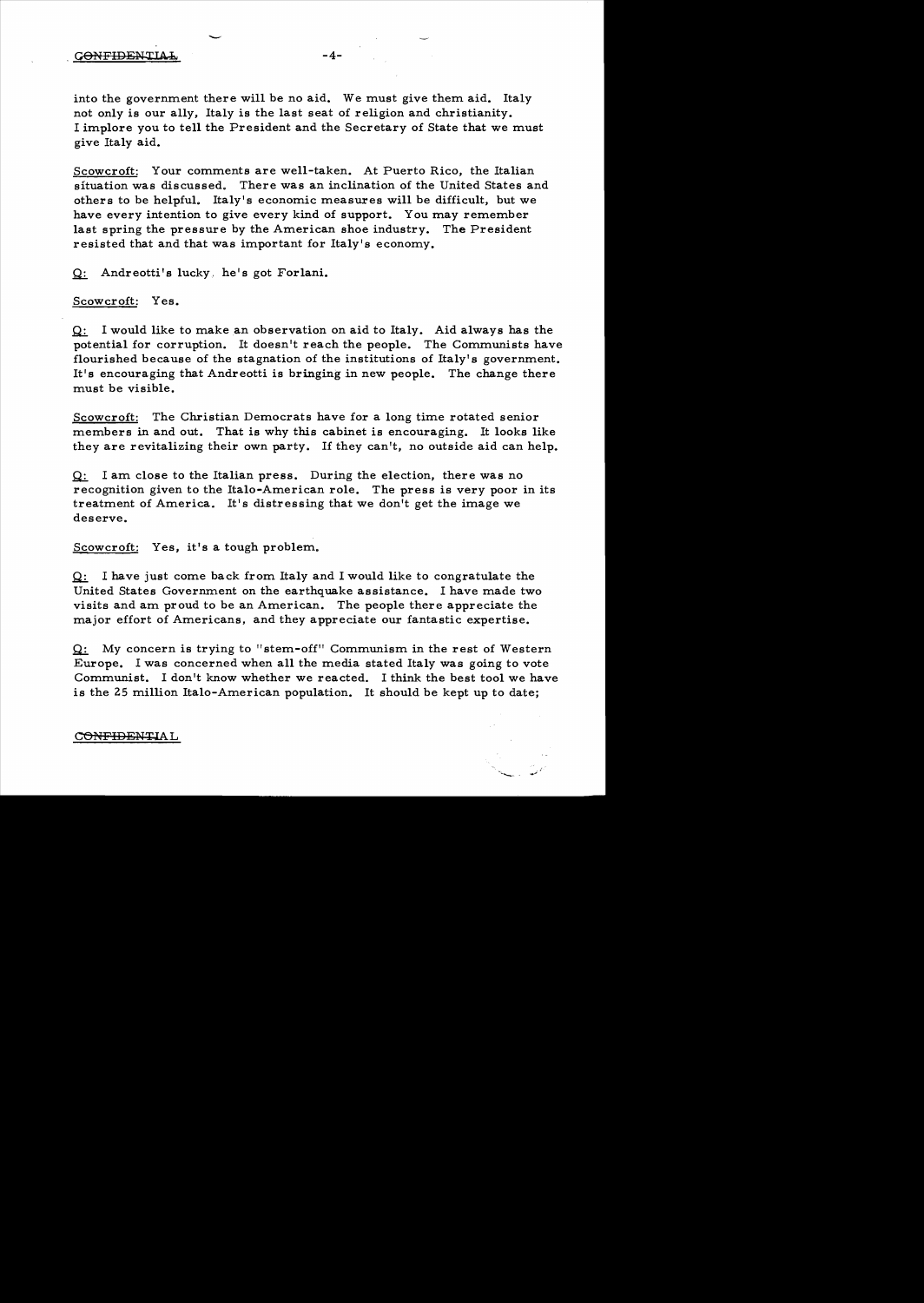#### CONFIDENTIAL

tell us what we can do. We did so with our relatives. We did the them: "Do you know that you might not be able to visit us if you have a Communist government?" I was brought into this by a different group. My concern was shared by other Americans. Americans should be told what's happening. As you know. the Soviet Union accuses the United States anyway. In this election there was no overall US planning. The Italian community should be briefed.

 $-5-$ 

 $Q$ : I was also dragged into this by the same group. Italo-Americans are concerned about the lack of US involvement while the Communists are moving ahead. We have to keep people abreast of what is going on -- people in our leadership -- I represent US Steel Workers of America; they may lose their positions because they took a hands-off policy. The steel workers are 20 percent Italian, and the people at the grass roots are angry.

Q: I also was brought in by the Alliance of the Mediterranean. My parent company has big holdings in Italy. One problem is that the Italian government before an election gives labor anything it wants; the absenteeism is unbelieable.

I wonder if Congress knew what a strain on Italy it would be when we did what we did in Turkey. Congress is to be blamed. All we have in the Mediterranean is Italy and if you will, Israel. The Congress should undo that.

(The President entered the meeting at  $11:16$  a.m. He said he had just been meeting with HEW Secretary Mathews to discuss potential very serious health situation in Pennsylvania and he said he was renewing his efforts with the Congress on swine flu immunization. )

The President then discussed his program of meeting with ethnic groups. He discussed the importance he attached to very necessary changes made in the procedures of the Bureau of Census. He discussed his urban development and neighborhood revitalization program. stating that Secretary Hills was firmly in command. He stated his opposition to discrimination and at the same time to quotas, and he discussed his work with HEW in this field. He then turned the discussion over to Mr. Mario Albi who read a statement on behalf of the National Coordinating Committee of American-Italian Organizations (copy at Tab B).

In the discussion which followed the President complimented the author of the paper. The President was complimented on his speech at Monticello. He was complimented on the attention being given to ethnic groups by Dr. Kuropas

#### CONFIDENTIAL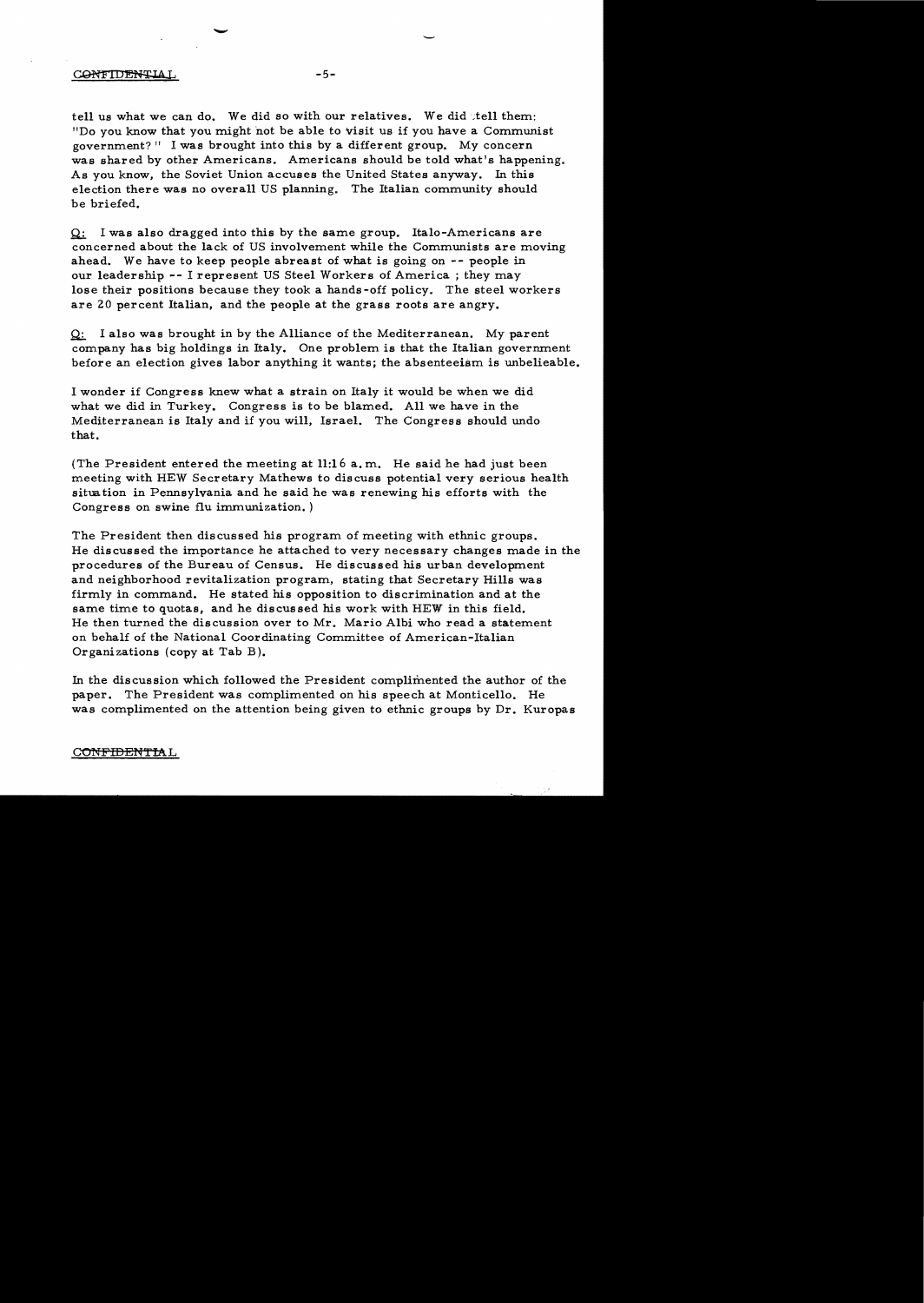## CONFIDEWTIAL -6

-

and Mr. Baroody. He was complimented on his policies with regard to mortgage disclosures and the Small Business Administration. Several speakers addressed the need for more understanding and more effectiveness on the part of HEW. It was recommended to the President that there be a more visible Italo-American presence in government. The President noted that just prior to the meeting he had by coincidence, signed the papers nominating former Attorney General of Rhode Island Disimone to a Federal Judgeship. It was again pointed out to the President that the group believed the US Government had not played an active part in the Italian elections, with one speaker noting that if it hadn't been for John Connally he wouldn't have known where to turn. The President replied that this is an extremely sensitive subject but that the group should not assume by our lack of talking that we did not participate.

The meeting concluded with the one woman representative on the Italian-American delegation making a strong statement on b ehalf of the virtues and capabilities of Italian-American women.

The President then invited the participants into the Oval Office for photographs.

CONFIDENTIAL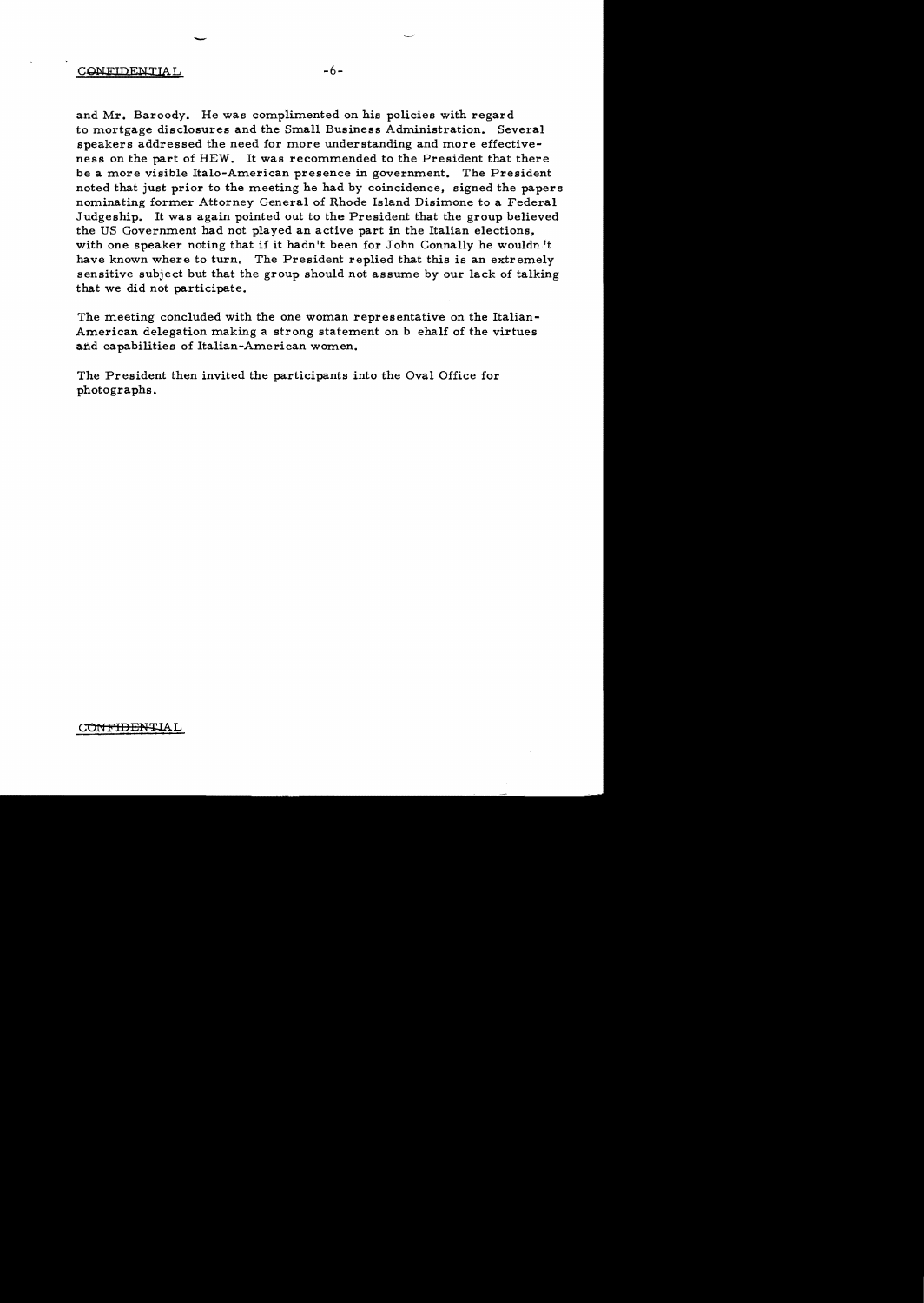Mr. Ace Alanga Editor Italian Tribune News 427 Bloomfield Avenue Newark, New Jersey 07107 ب د

Mario Albi, Chairman Coordinating Committee of National American-Italian Organizations 72 Burroughs Place Bloomfield, New Jersey 07003

Paul Alongi, Esq. National President UNICO National' 72 Burroughs Place Bloomfield, New Jersey 07003

يبيئان والتعادل

Dr. Michael Balzano Director **ACTION** f-Of. Connecticut Avenue, N\V <sup>1</sup>W.ll'hington, D.C. 20525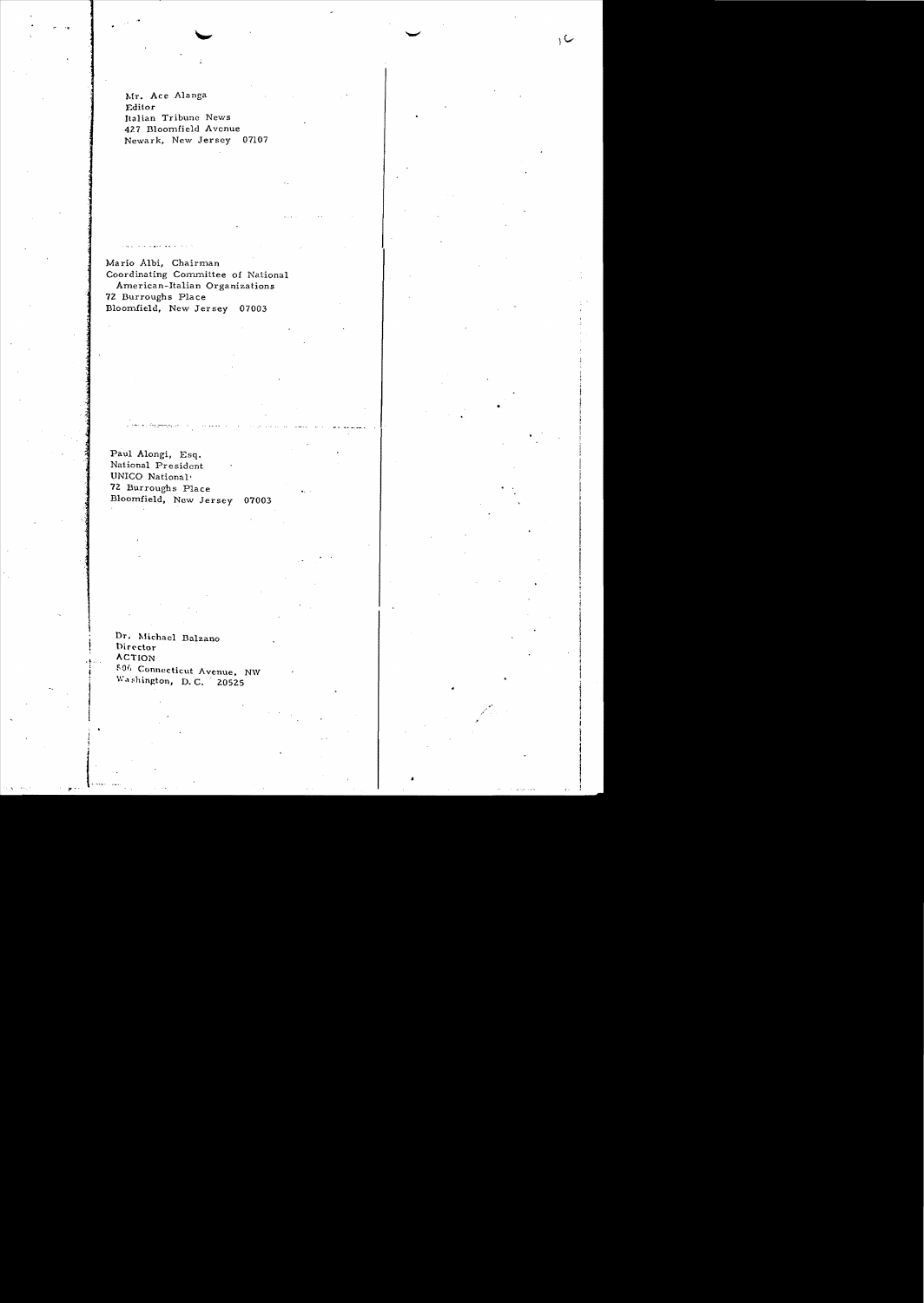Honorable Congressman Mario Biaggi National President National Council of Columbia Associates 2004 Williamsbridge Road Bronx, New York

Mr. Frank Ciccone National Commander Italian-American War Veterans 15 Mercy Street Providence, Rhode Island 02909

. Mrs. Lucile DeGeorge President American Italian Association of Women 149-03 7th Avenue Whitestone, New York 11357

Mr. Anthony Gandolfo Editor Il Pensiero 2126 Marconi Avenue St. Louis, Missouri 63110

 $\sim$   $\sim$ 

 $\bar{\nu}$  .

Mr. Phil Guarino. 6101 16th Street N.W. - Apt. 804 Washington, D.C. 20011

Mr. John La Corte President Italian Historical Society of America Ill Columbia Heights Brooklyn, New York 11201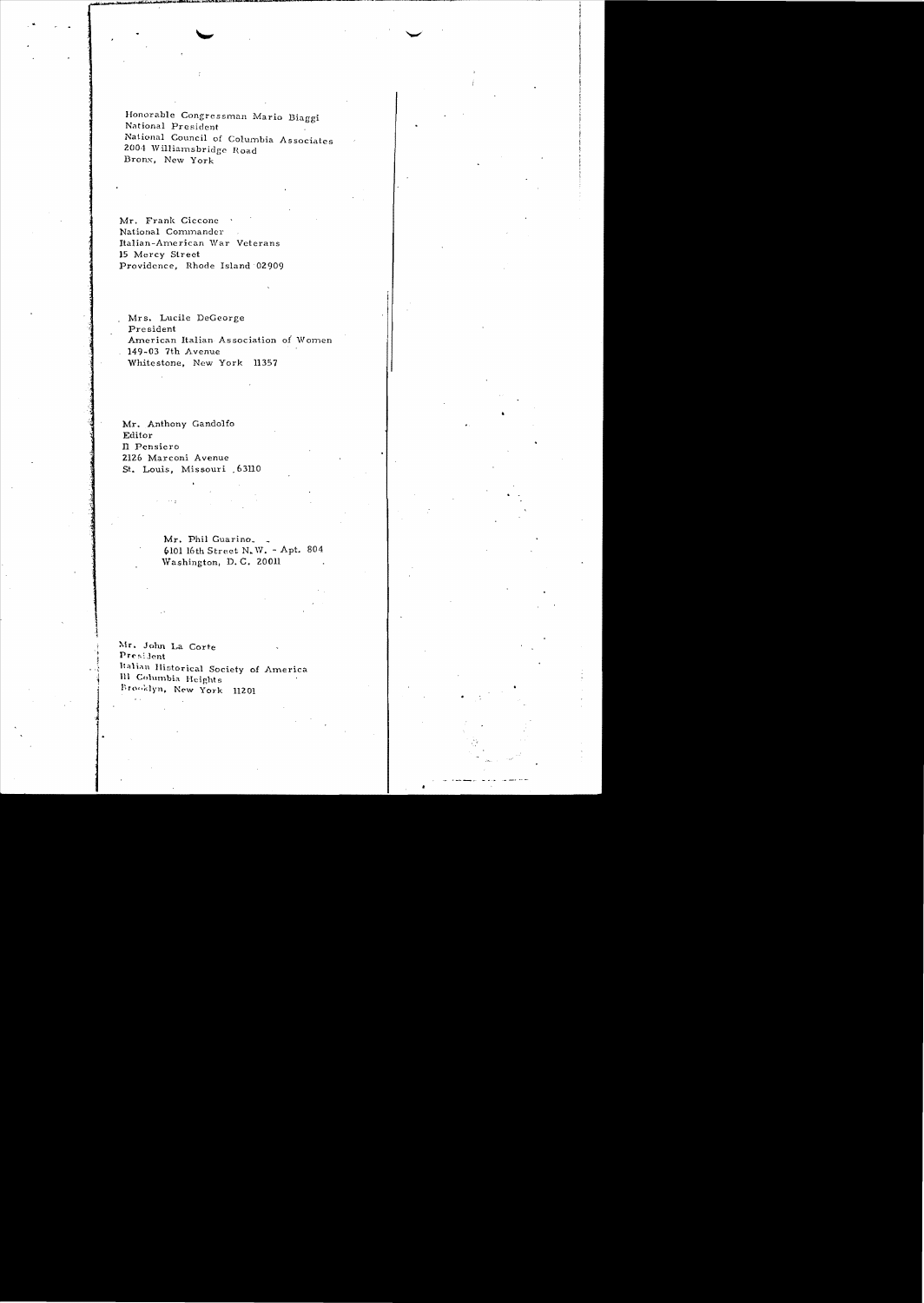Mr. Frank Malerba, Editor ITALO-AMERICAN TIMES 3291 Ampere Avenue New York, New York 10465

Antonio (Tom) Marinelli President AMERITO Hyattsville, Maryland

Mr. Joseph Maselli Chairman Italian-American Federation of Louisiana 2810 Napoleon Avenue New Orleans, Louisiana 70115

Mr. E. 'Howard Molisani President United Italian-American Labor Council 218 West 40th Street New York, New York '10018'

Mr. Joseph Monte Editor Sons of Italy Times 1520 Locust Street Philadelphia, Pennsylvania 19102

Mr. Jeno F. Palucci National General Chairman National Italian American Bicentennial Tribute Dinner 525 Lake Avenue South Dululh, Minnesota 55802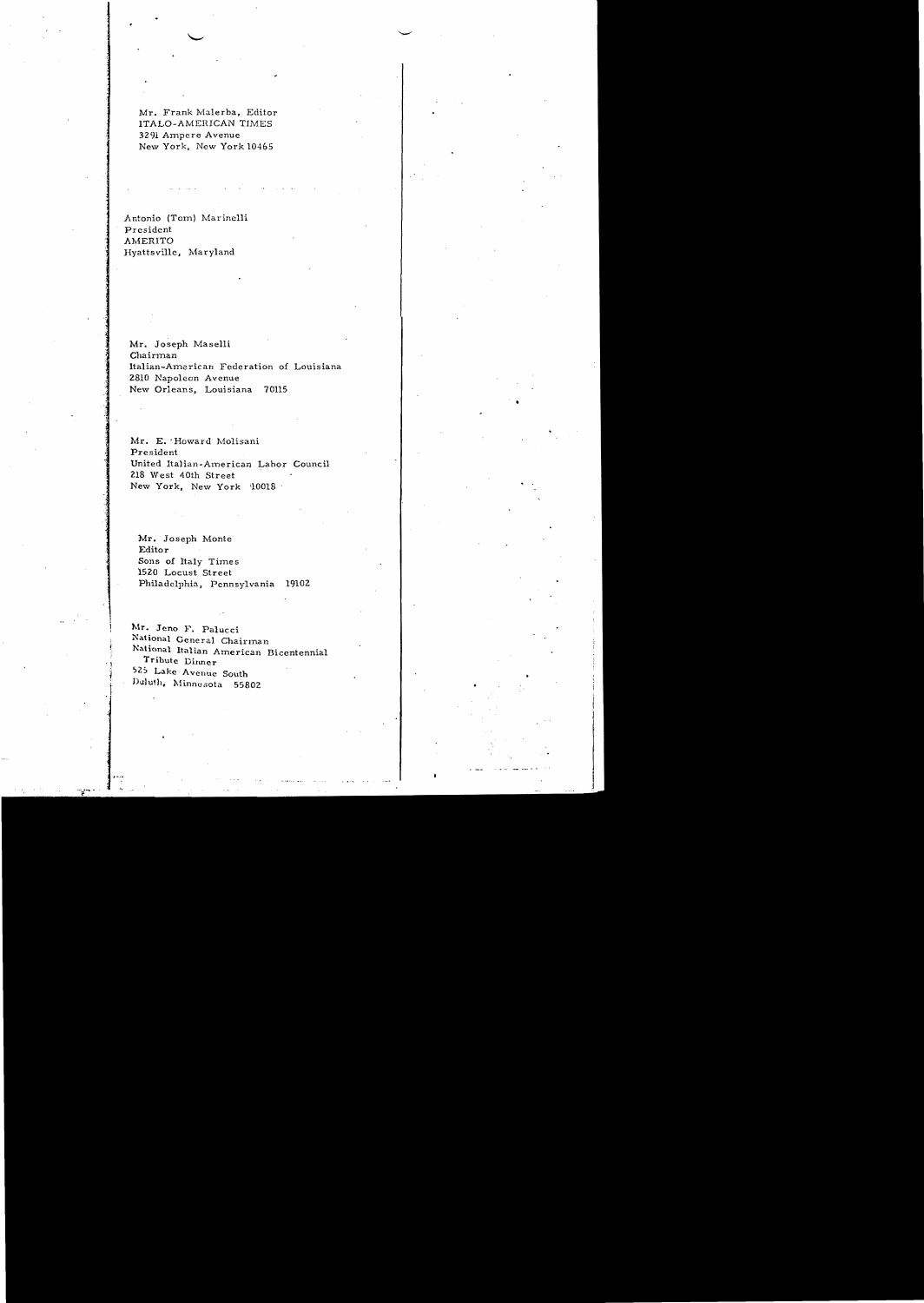Reverend Armando Pierini, C.S. Editor FRA NOI Villa Scalabrini Melrose Park, Illinois 60160

Mr. Fortune Pope, Editor Il Progresso Italo-Americano 260 Audubon Avenue New York, New York 10033

Mr. Michael Rivisto 3317 North 28th Street Tacoma, Washington

Mr. Alfred Santangelo President Americans of Italian Descent 299 Broadway New York. New York 10007

Frank (Lefty) Scumaci International Staff Representative Steel Workers of America 5 Gateway Center Pittsburgh, Pennsylvania 15222

Mr. John G. Spatuzza, Esq. Supreme Venerable Order of Sons of Italy of America 221 North La Salle Street Chicago, Illinois 60601

Mr. Frank Stella  $\sim 5$  Penkell Lettest, Michigan 48214

 $\sim$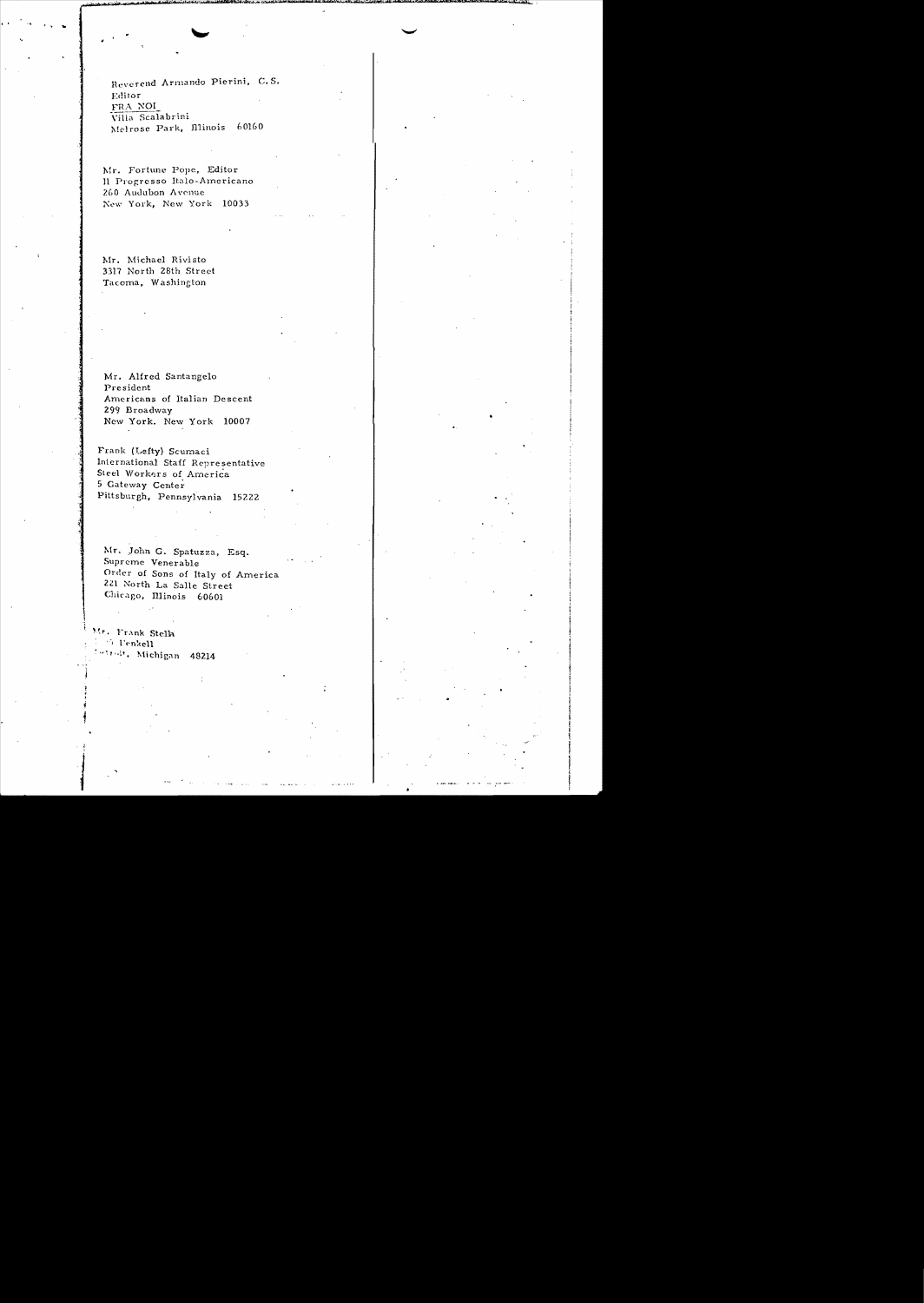Statement to the Honorable Gerald Ford

 $\mathcal{Y}$  $\mathcal{L}$ .. .,

President of the United States

delivered at the White House by Mario Albi,

Chairman,

National Coordinating Committee of American-Italian Organizations

Mister President, on behalf of the National Coordinating Committee of American-Italian Organizations, I extend our deepest gratitude to you for the honor of being here today and having the opportunity to discuss important issues of mutual concern.

We know that there are many demands made upon your time, and that in fact, there are many demands being made upon the Federal Government by organized groups throughout the country.

It is not in the nature of Americans of Italian Heritage to look to government for either their material or physical well-being: we are fiercely individualistic--sometimes to our own disadvantage, and we are more accustomed to giving rather than receiving.

So what provokes us to be here is not principally our desire for what some people call a piece of the pie. What provokes us to be here is a desire to do what is best for America, and a desire to see that the Chief Executive of this country understands some major concerns we have about the role of the Italian-American in the United States.

One important overall issue that concerns us is the direction in which the political system has taken this country, and we would appreciate very much your thoughts on this matter.

It is apparent to us that the historic, political division of American people into special interest groups has now become an accepted fact of life. The growth and the role of government in our lives has exacerbated this process of division because power groups and power blocs are each trying to grab what is best for them, regardless of whether it is consistent with the national goals of America.

Ethnic and racial groups are one dimension of this pattern. The sad result has been that one group after another is thinking of<br>itself less as American and more as ethnic or racial. We favor itself less as American and more as ethnic or racial. cultural pluralism, of course, but a diminishing Americanism would be disastrous.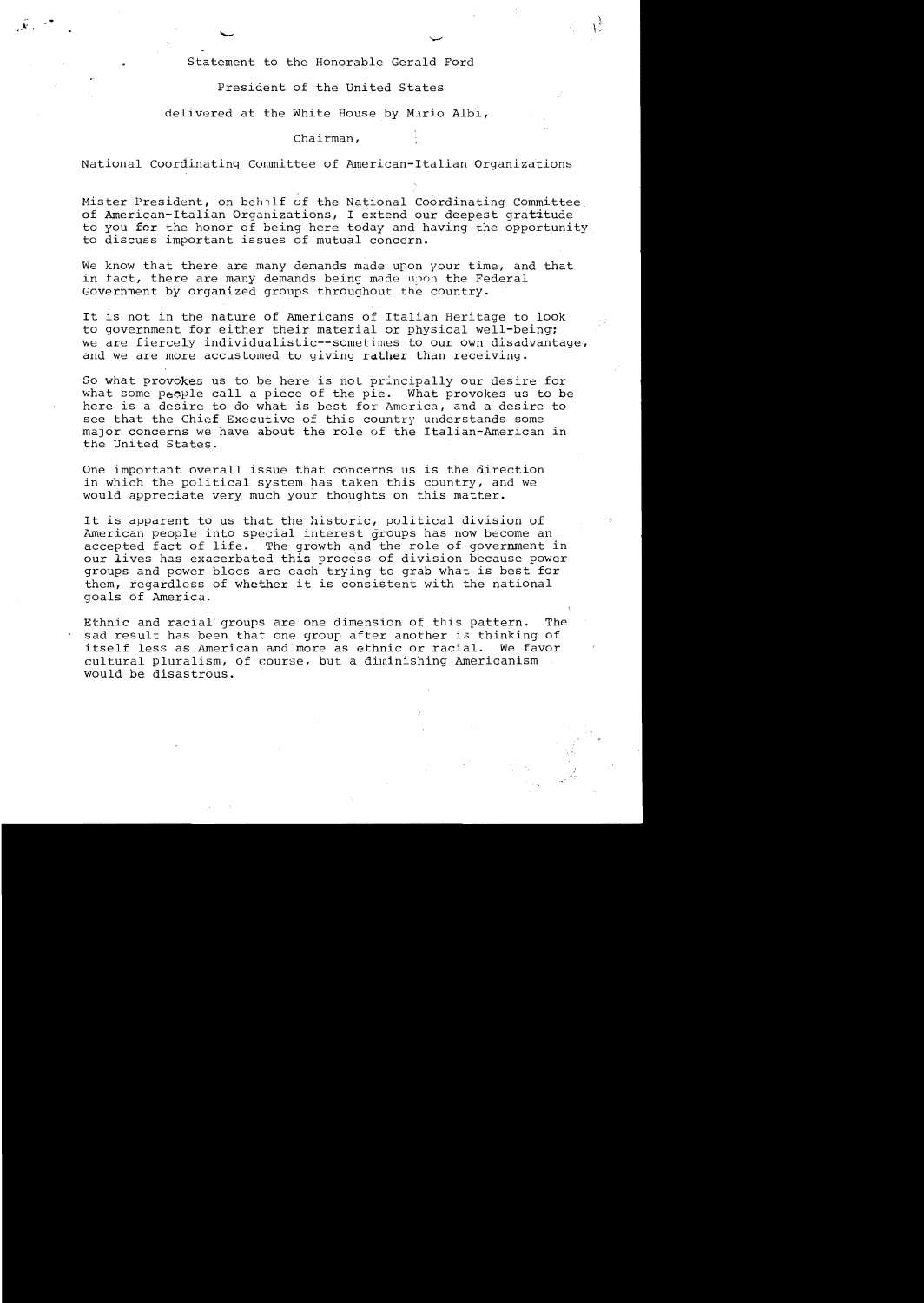Page Two

We Americans of Italian Heritage have watched these developments taking place while we attempted to melt into Americanism; we were reluctant to move as others have, but we have discovered that organized power is a practical requirement of the political system.

We didn't make those rules, but we will have to play by them.

Our real desire is to see an end to racial and ethnic divisiveness created by the political system. From everyone's point of view, especially government's, it would seem to be the best course of action. The ironic truth is that the very political system which foisted all this on us, is beginning to choke on its own creation. Demands are ferocious and growing, and Mister President, you know this better than anyone.

We would like to be part of a national effort to begin rolling back this trend--this trend of ethnic division and special interest, presuming you are in agreement. This will be a very long and tedious process, but we would like to see it begin.

In the meantime, we have three specific matters that we would also like to discuss with you.

- 1. Lack of sensitivity on the part of governmental institutionscauses frustration, polarization and worst of all, serious lack of social services to those who qualify for them as a matter of constitutional right. Studies, even those based on woefully inadequate census figures, invariably suggest large numbers of poor ethnics, not the least of which are Americans of Italian descent, who are not being afforded either outreach or assistance because of agency attention focused elsewhere, because of America's fixation with only the most visible needy. Cultural traits which mitigate against seeking assistance places an added burden on government to respond in fuller measure than heretofore.
- 2. Affirmative action is a great source of satisfaction for Americans of Italian descent who know only too well the difficulty of translating the American dream into reality. But our people, too, much like blacks, minorities and women, find it still difficult to penetrate the higher echelons of corporate America, the citadel of educational institutions let alone admission to professional schools-- and the topmost ranks of government service. Indeed, in our nation's rush to make amends to others, the most basic rights of individual merit for ethnics in general and Italian Americans in particular are being sacrificed.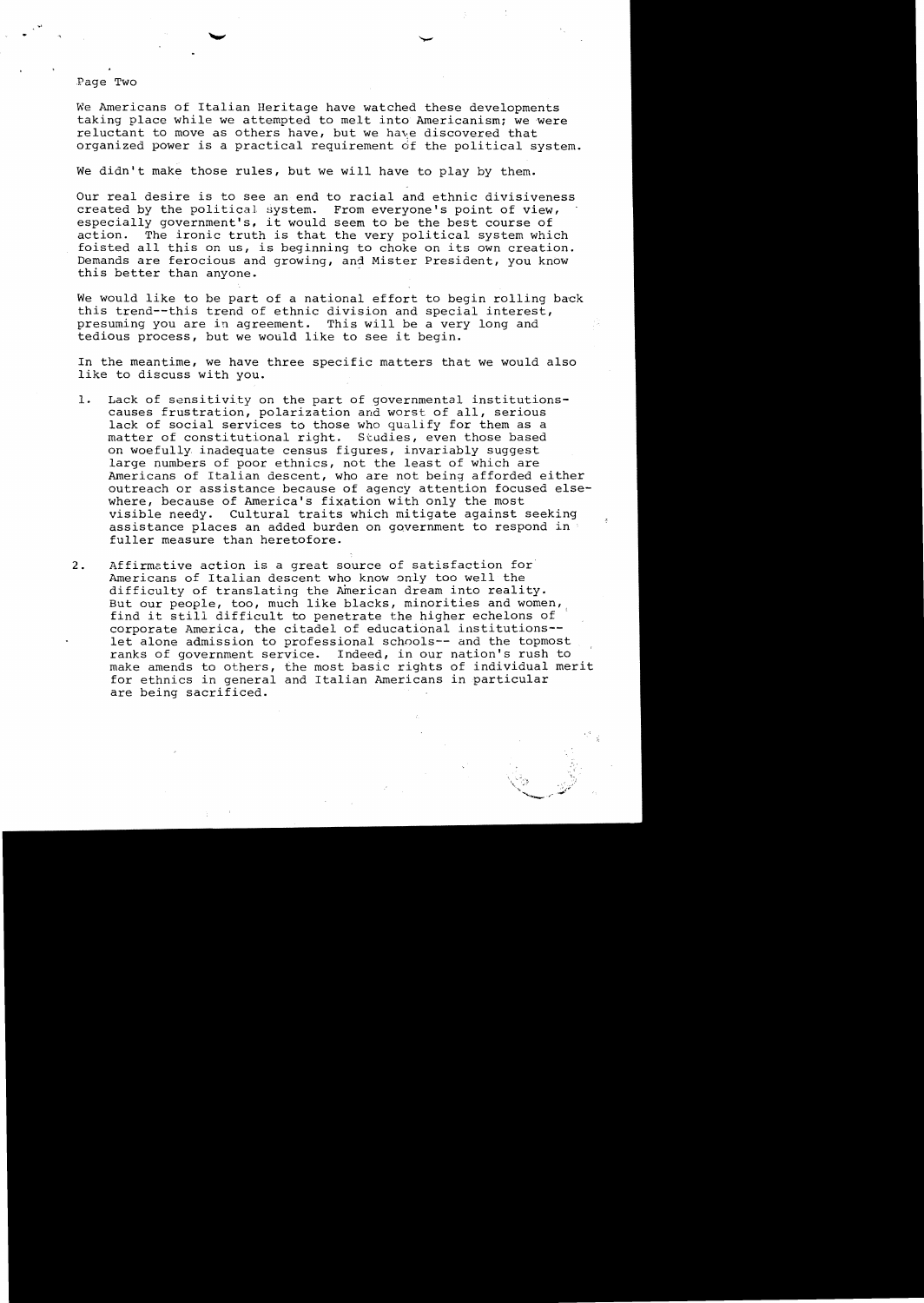# Page Three

Italian-Americans rarely move, long after other groups have  $-3.$ fled the inner city core, Italian-Americans remain. This pendant for urban living, for neighborhood stabilization, too often is equated with the uglier aspects of bigotry and prejudice. Yet there are far more imperative factors, unrecognized over and apart and aside form race, which are ignored by institutional frameworks. The condemnation of neighborhoods, either to oblivion of radical change by conventional thinking of banking institutions, or governmental agencies is destroying the viability of our cities. The failure to secure mortgage loans or urban renewal monies, as opposed to new housing, is striking at the very heart of what makes cities livable.